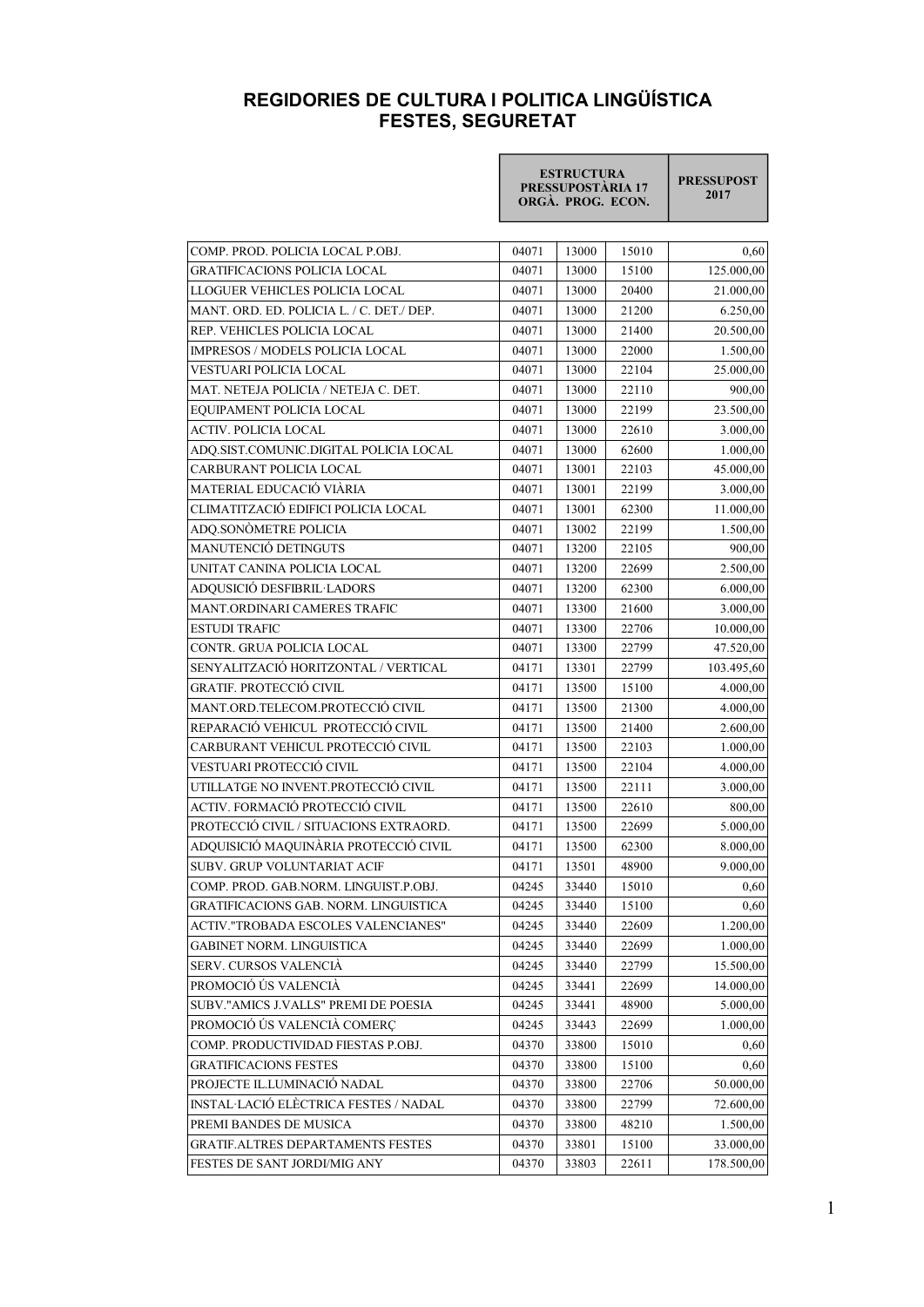## REGIDORIES DE CULTURA I POLITICA LINGÜÍSTICA FESTES, SEGURETAT

|                                               | <b>ESTRUCTURA</b><br>PRESSUPOSTÀRIA 17<br>ORGÀ. PROG. ECON. |       |       | <b>PRESSUPOST</b><br>2017 |
|-----------------------------------------------|-------------------------------------------------------------|-------|-------|---------------------------|
| ROMERIA MARE DE DÉU DELS LLIRIS               | 04370                                                       | 33804 | 22611 | 35.000,00                 |
| <b>ACTIV. DIVERSES FESTES</b>                 | 04370                                                       | 33805 | 22611 | 50.000,00                 |
| SUBV. ASSOC. SANT JORDI CONVENI FESTES/M.A.F. | 04370                                                       | 33806 | 48900 | 124.000,00                |
| <b>NADAL / REIS MAGS</b>                      | 04370                                                       | 33810 | 22611 | 110.000,00                |
| PREMI CARTELL NADAL                           | 04370                                                       | 33810 | 48210 | 1.100,00                  |
| <b>GRATIFICACIONS MUSEU</b>                   | 04442                                                       | 33360 | 15100 | 0,60                      |
| MANTEN. ORD. EDIF. MUSEU                      | 04442                                                       | 33360 | 21200 | 10.500,00                 |
| <b>MATERIAL NETEJA MUSEU</b>                  | 04442                                                       | 33360 | 22110 | 250,00                    |
| <b>MATERIAL MUSEU</b>                         | 04442                                                       | 33360 | 22199 | 1.700,00                  |
| <b>ACTIVITATS MUSEU</b>                       | 04442                                                       | 33360 | 22609 | 1.200,00                  |
| SERVICI COL·LABORACIÓ MUSEU FESTIUS           | 04442                                                       | 33360 | 22799 | 7.500,00                  |
| MILLORES MUSEU ARQUEOLÒGIC                    | 04442                                                       | 33360 | 63200 | 11.000,00                 |
| RESTAURACIÓ / MATERIAL ARQUEOLÒGIC            | 04442                                                       | 33361 | 22799 | 4.000,00                  |
| ACTIV. COL·LABORACIÓ MUSEU                    | 04442                                                       | 33362 | 22609 | 3.500,00                  |
| PLATAFORMA LA SARGA                           | 04442                                                       | 33362 | 63200 | 20.000,00                 |
| PUBLICACIONS / EXPOSICIONS MUSEU              | 04442                                                       | 33363 | 22609 | 8.500,00                  |
| <b>EXCAVACIONS ARQUEOLICAS</b>                | 04442                                                       | 33364 | 22609 | 15.000,00                 |
| <b>ACTIV.PINTURES "LA SARGA"</b>              | 04442                                                       | 33365 | 22609 | 4.250,00                  |
| CONMEMORIACIÓ DESCUBRIMENT LA SERRETA         | 04442                                                       | 33366 | 22609 | 6.000,00                  |
| BECA ESTUDIS MUSICALS "PEREZ VERDU"           | 04546                                                       | 32600 | 48220 | 2.250,00                  |
| <b>GRATIFICACIONS CULTURA</b>                 | 04546                                                       | 33000 | 15100 | 0,60                      |
| <b>GRATIFICACIONS C.CULTURA</b>               | 04546                                                       | 33300 | 15100 | 600,00                    |
| MANTEN. ORD. EDIF. CENTRE CULTURAL            | 04546                                                       | 33300 | 21200 | 15.000,00                 |
| SERV. ASIST. ACTIV. CENTRE CULTURAL           | 04546                                                       | 33300 | 22799 | 50.000,00                 |
| MOBILIARI CENTRE CULTURAL                     | 04546                                                       | 33300 | 62500 | 8.000,00                  |
| ACTIV. CENTRE CULTURAL AMPLIABLE              | 04546                                                       | 33301 | 22609 | 27.000,00                 |
| PROGRAMACIÓ C.CULTURAL ESTIU                  | 04546                                                       | 33303 | 22609 | 18.000,00                 |
| MANT. ORDINARI TEATRE PRINCIPAL               | 04546                                                       | 33320 | 21200 | 10.000,00                 |
| SUBV.GESTIÓ TEATRE PRINCIPAL                  | 04546                                                       | 33320 | 47900 | 129.000,00                |
| ACTIV. TEATRE PRINCIPAL AMPLIABLE             | 04546                                                       | 33321 | 22609 | 1,00                      |
| DESPESES PROMOCIÓ TIRISITI                    | 04546                                                       | 33322 | 22602 | 8.000,00                  |
| BETLEM DEL TIRISITI                           | 04546                                                       | 33322 | 22609 | 25.000,00                 |
| ACTIV.T.CALDERON AMPLIABLE                    | 04546                                                       | 33340 | 22609 | 135.000,00                |
| MANT.ORD./NETEJA/ALTRES T.CALDERON            | 04546                                                       | 33340 | 22799 | 490.000,00                |
| DESPESES ACTIV. / CERTAMEN CULTURA            | 04546                                                       | 33400 | 22609 | 12.150,00                 |
| DOTACIONS CERTAMENS                           | 04546                                                       | 33400 | 48210 | 8.000,00                  |
| DESPESES ACTIV. CULTURA                       | 04546                                                       | 33401 | 22609 | 49.500,00                 |
| ACTIV.ANY JOAN VALLS I JORDA                  | 04546                                                       | 33402 | 22609 | 20.000,00                 |
| SUBV. AMICS DE LA MUSICA                      | 04546                                                       | 33402 | 48900 | 11.000,00                 |
| ACTIV.XARXA EXPOSITIVA MUNICIPAL              | 04546                                                       | 33403 | 22609 | 45.000,00                 |
| COMMEMORACIÓ NOU D'OCTUBRE                    | 04546                                                       | 33403 | 22610 | 16.000,00                 |
| ACTIV. CINEMATOGRÀFIQUES                      | 04546                                                       | 33404 | 22609 | 2.500,00                  |
| SUBV.ACTIV."ASOC.FOTOG.ALCOIANA"              | 04546                                                       | 33404 | 48900 | 2.200,00                  |
| ACTIVITATS "CONSELL CULTURA"                  | 04546                                                       | 33405 | 22609 | 40.000,00                 |
| MOSTRA TEATRE VALENCIÁ                        | 04546                                                       | 33406 | 22609 | 60.000,00                 |
| SEMATNA DEL TEATRE NO PROFESSIONAL            | 04546                                                       | 33407 | 22609 | 10.000,00                 |
| ACTUAC. ENTITATS MUSICALS                     | 04546                                                       | 33408 | 22609 | 88.000,00                 |